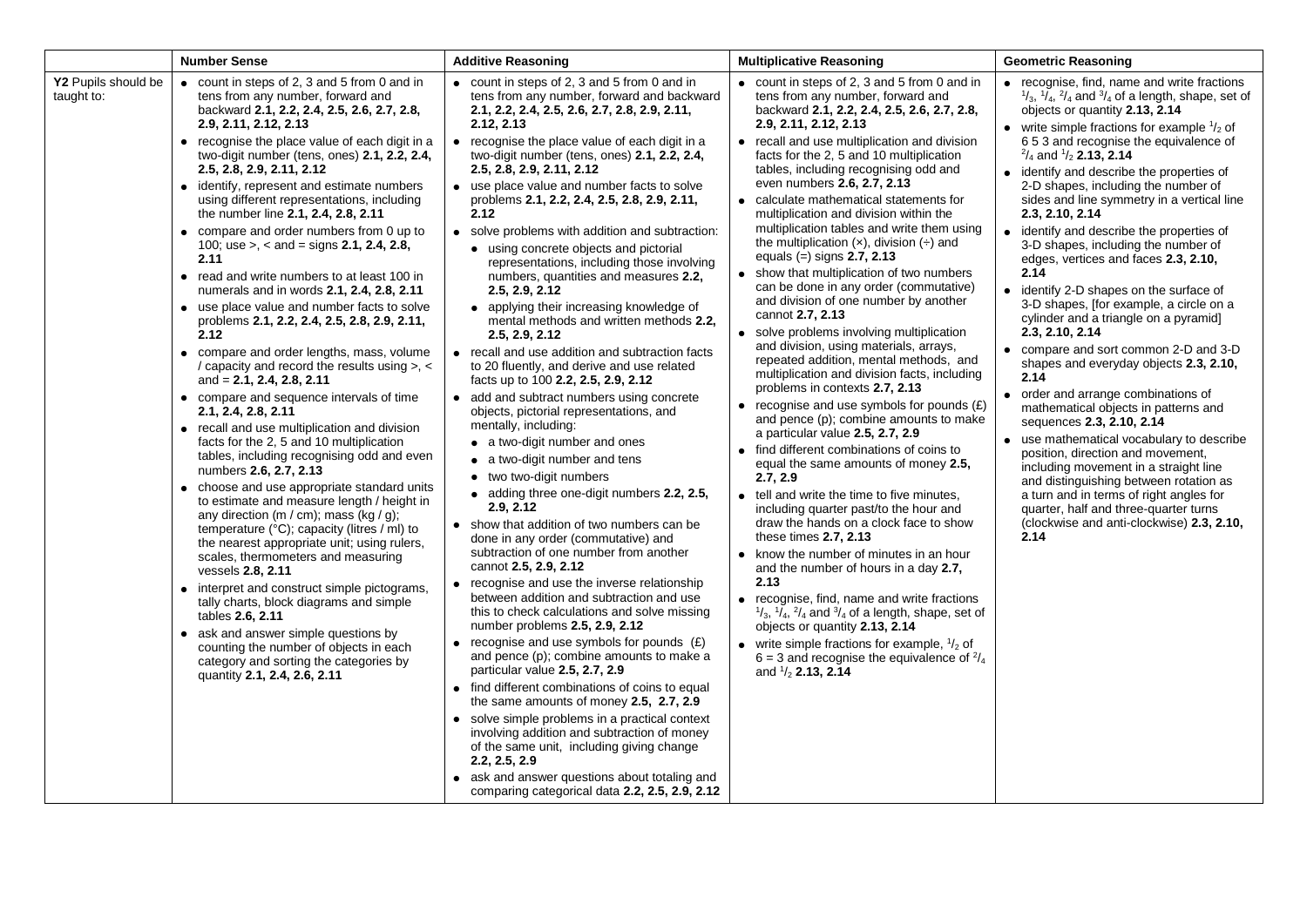|                                   | <b>Number Sense</b>                                                                                                                                                                                                                                                                                                                                                                                                                                                                                                                                                                                                                                                                                                                                                                                                                                                                                                                                                                                                                                                                                                                                                                                                                                                                                                                                                                                                                                                                                                                                                                                                                                                                                                                                                                                                                                                                                                                                                                                                                                             | <b>Additive Reasoning</b>                                                                                                                                                                                                                                                                                                                                                                                                                                                                                                                                                                                                                                                                                                                                                                                                                                                                                                                                                                                                                                                                                                                                                                                                                                                                                                                                                                                                                                                                                                                                                                                                                                                       | <b>Multiplicative Reasoning</b>                                                                                                                                                                                                                                                                                                                                                                                                                                                                                                                                                                                                                                                                                                                                                                                                                                                                                                                                                                                                                                                                                                                                                                                                                                                                                                                                                                     | <b>Geometric Reasoning</b>                                                                                                                                                                                                                                                                                                                                                                                                                                                                                                                                                                                                                                              |
|-----------------------------------|-----------------------------------------------------------------------------------------------------------------------------------------------------------------------------------------------------------------------------------------------------------------------------------------------------------------------------------------------------------------------------------------------------------------------------------------------------------------------------------------------------------------------------------------------------------------------------------------------------------------------------------------------------------------------------------------------------------------------------------------------------------------------------------------------------------------------------------------------------------------------------------------------------------------------------------------------------------------------------------------------------------------------------------------------------------------------------------------------------------------------------------------------------------------------------------------------------------------------------------------------------------------------------------------------------------------------------------------------------------------------------------------------------------------------------------------------------------------------------------------------------------------------------------------------------------------------------------------------------------------------------------------------------------------------------------------------------------------------------------------------------------------------------------------------------------------------------------------------------------------------------------------------------------------------------------------------------------------------------------------------------------------------------------------------------------------|---------------------------------------------------------------------------------------------------------------------------------------------------------------------------------------------------------------------------------------------------------------------------------------------------------------------------------------------------------------------------------------------------------------------------------------------------------------------------------------------------------------------------------------------------------------------------------------------------------------------------------------------------------------------------------------------------------------------------------------------------------------------------------------------------------------------------------------------------------------------------------------------------------------------------------------------------------------------------------------------------------------------------------------------------------------------------------------------------------------------------------------------------------------------------------------------------------------------------------------------------------------------------------------------------------------------------------------------------------------------------------------------------------------------------------------------------------------------------------------------------------------------------------------------------------------------------------------------------------------------------------------------------------------------------------|-----------------------------------------------------------------------------------------------------------------------------------------------------------------------------------------------------------------------------------------------------------------------------------------------------------------------------------------------------------------------------------------------------------------------------------------------------------------------------------------------------------------------------------------------------------------------------------------------------------------------------------------------------------------------------------------------------------------------------------------------------------------------------------------------------------------------------------------------------------------------------------------------------------------------------------------------------------------------------------------------------------------------------------------------------------------------------------------------------------------------------------------------------------------------------------------------------------------------------------------------------------------------------------------------------------------------------------------------------------------------------------------------------|-------------------------------------------------------------------------------------------------------------------------------------------------------------------------------------------------------------------------------------------------------------------------------------------------------------------------------------------------------------------------------------------------------------------------------------------------------------------------------------------------------------------------------------------------------------------------------------------------------------------------------------------------------------------------|
| Y3 Pupils should be<br>taught to: | • count from 0 in multiples of 4, 8, 50 and 100;<br>find 10 or 100 more or less than a given<br>number 3.1, 3.3, 3.5, 3.8, 3.10, 3.13<br>• recognise the place value of each digit in a<br>three-digit number (hundreds, tens, ones) 3.1,<br>3.5, 3.10<br>• compare and order numbers up to 1000 3.1,<br>3.5, 3.10<br>• identify, represent and estimate numbers<br>using different representations 3.1, 3.5, 3.7,<br>3.10, 3.12<br>• read and write numbers up to 1000 in<br>numerals and in words 3.1, 3.5, 3.10<br>• solve number problems and practical<br>problems involving these ideas 3.1, 3.5, 3.10<br>• count up and down in tenths, recognising that<br>tenths arise from dividing an object into 10<br>equal parts and in dividing one-digit numbers<br>or quantities by 10 3.5, 3.7, 3.8, 3.12, 3.13<br>• recognise and use fractions as numbers: unit<br>fractions and non-unit fractions with small<br>denominators 3.7, 3.12<br>• recognise and show, using diagrams,<br>equivalent fractions with small denominators<br>3.12<br>add and subtract fractions with the same<br>$\bullet$<br>denominator within one whole [for example, $5/7$<br>$+$ $\frac{1}{2}$ = $\frac{6}{7}$ ] 3.7, 3.12<br>• compare and order unit fractions and fractions<br>with the same denominator 3.7, 3.12<br>• solve problems that involve all of the above<br>(fractions) 3.7, 3.8, 3.12, 3.13<br>• tell and write the time from an analogue clock,<br>including using Roman numerals from I to XII,<br>and 12-hour and 24-hour clocks 3.5, 3.10<br>• estimate and read time with increasing<br>accuracy to the nearest minute; record and<br>compare time in terms of seconds, minutes<br>and hours; use vocabulary such as o'clock,<br>a.m. / p.m., morning, afternoon, noon and<br>midnight 3.10, 3.11<br>• know the number of seconds in a minute and<br>the number of days in each month, year and<br>leap year 3.10, 3.11, 3.13<br>• compare durations of events, [for example, to<br>calculate the time taken by particular events<br>or tasks] 3.10, 3.11 | • add and subtract numbers mentally,<br>including:<br>• a three-digit number and ones<br>• a three-digit number and tens<br>• a three-digit number and hundreds<br>3.2, 3.6<br>• add and subtract numbers with up to<br>three digits using formal written methods<br>of columnar addition and subtraction 3.2,<br>3.6, 3.11<br>• estimate the answer to a calculation and<br>use inverse operations to check answers<br>3.2, 3.6, 3.11<br>• solve problems, including missing number<br>problems, using number facts, place<br>value, and more complex addition and<br>subtraction 3.2, 3.6, 3.11<br>• measure, compare, add and subtract:<br>lengths (m / cm / mm); mass (kg / g);<br>volume / capacity (I / ml) 3.2, 3.6, 3.11<br>• add and subtract amounts of money to<br>give change, using both £ and p in<br>practical contexts 3.2, 3.6, 3.11<br>• interpret and present data using bar<br>charts, pictograms and tables 3.2, 3.5,<br>3.6, 3.11<br>• solve one-step and two-step questions<br>[for example, "How many more?" and<br>"How many fewer?"] using information<br>presented in scaled bar charts and<br>pictograms and tables 3.2, 3.6, 3.11<br>• estimate and read time with increasing<br>accuracy to the nearest minute; record<br>and compare time in terms of seconds,<br>minutes and hours; use vocabulary such<br>as o'clock, a.m. / p.m., morning,<br>afternoon, noon and midnight 3.10, 3.11<br>• know the number of seconds in a minute<br>and the number of days in each month,<br>year and leap year 3.10, 3.11, 3.13<br>• compare durations of events, [for<br>example, to calculate the time taken by<br>particular events or tasks] 3.10, 3.11 | • count from 0 in multiples of 4, 8, 50 and<br>100; find 10 or 100 more or less than a<br>given number 3.1, 3.3, 3.5, 3.8, 3.10,<br>3.13<br>• recognise, find and write fractions of a<br>discrete set of objects: unit fractions and<br>non-unit fractions with small denominators<br>3.8, 3.13<br>• solve problems that involve all of the<br>above (fractions) 3.7, 3.8, 3.12, 3.13<br>• recall and use multiplication and division<br>facts for the 3, 4 and 8 multiplication<br>tables 3.3, 3.8, 3.13<br>• write and calculate mathematical<br>statements for multiplication and division<br>using the multiplication tables that<br>students know, including for two-digit<br>numbers times one-digit numbers using<br>mental and progressing to formal written<br>methods 3.3, 3.8, 3.13<br>• solve problems, including missing number<br>problems, involving multiplication and<br>division, including positive integer scaling<br>problems and correspondence problems<br>in which <i>n</i> objects are connected to <i>m</i><br>objects 3.3, 3.8, 3.13<br>• count up and down in tenths; recognize<br>that tenths arise from dividing an object<br>into 10 equal parts and in dividing one-<br>digit numbers or quantities by 10 3.5, 3.7,<br>3.8, 3.12, 3.13<br>• know the number of seconds in a minute<br>and the number of days in each month,<br>year and leap year 3.10, 3.11, 3.13 | • draw 2-D shapes and make 3-D shapes<br>using modelling materials; recognize 3-D<br>shapes in different orientations; and<br>describe them 3.4, 3.9<br>• recognise that angles are a property of<br>shape or a description of a turn 3.4, 3.9,<br>3.14<br>• identify right angles, recognise that two<br>right angles make a half-turn, three make<br>three quarters of a turn and four a<br>complete turn; identify whether angles are<br>greater than or less than a right angle 3.4.<br>3.9, 3.14<br>· identify horizontal and vertical lines and<br>pairs of perpendicular and parallel lines<br>3.9, 3.14<br>• measure the perimeter of simple 2-D<br>shapes 3.14 |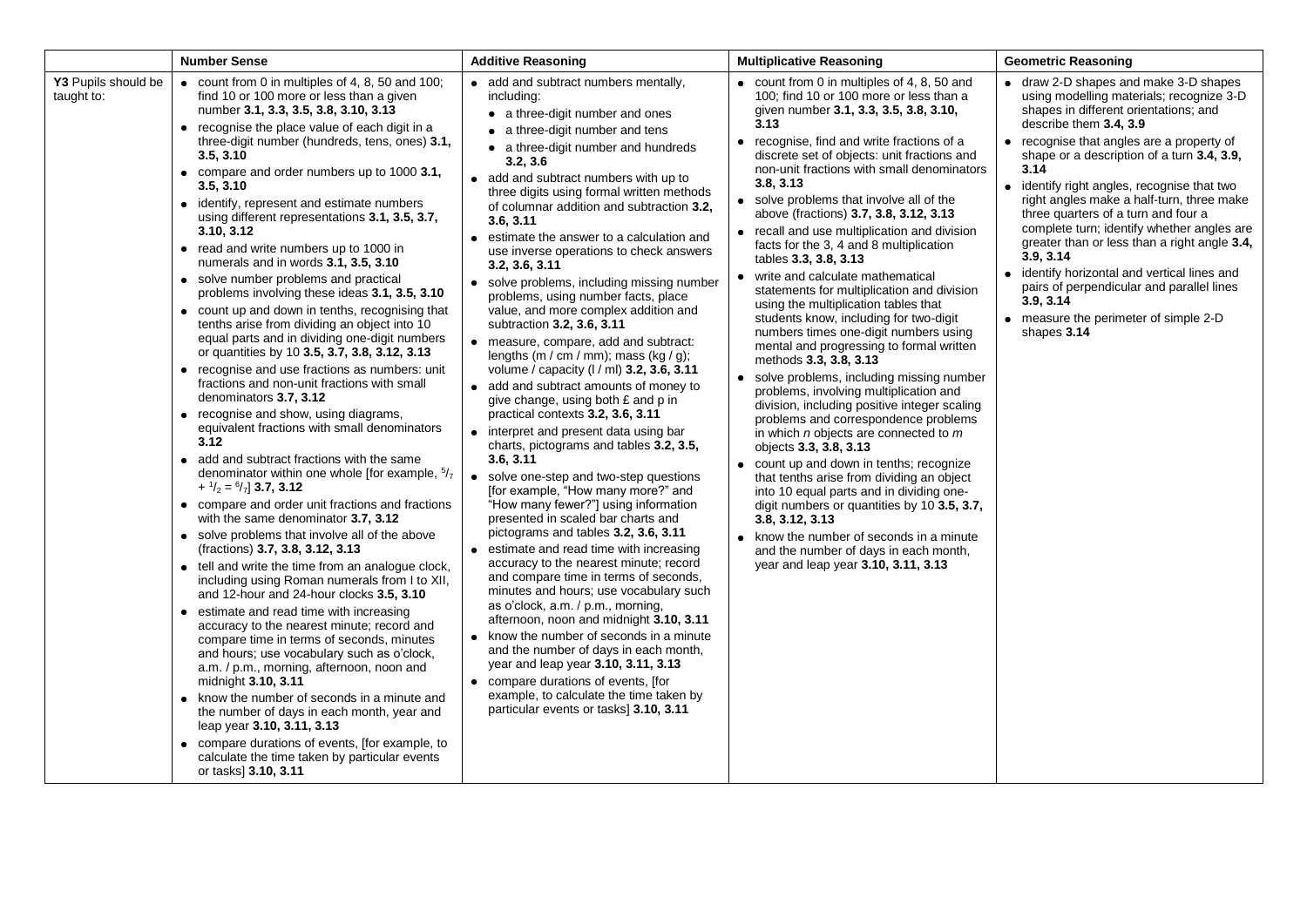|                                   | <b>Number Sense</b>                                                                                                                                                                                                                                                                                                                                                                                                                                                                                                                                                                                                                                                                                                                                                                                                                                                                                                                                                                                                                                                                                                                                                                                                                                                                                                                                                                                                                                                                                                                                                                                                                                                                                                                                                                                                                                                                                                                                                                                                                                                                                                                                                              | <b>Additive Reasoning</b>                                                                                                                                                                                                                                                                                                                                                                                                                                                                                                                                                                                                                                                                                                                                                                                                                                                                                                                                           | <b>Multiplicative Reasoning</b>                                                                                                                                                                                                                                                                                                                                                                                                                                                                                                                                                                                                                                                                                                                                                                                                                                                                                                                                                                                                                                                                                                                                                                                                                             | <b>Geometric Reasoning</b>                                                                                                                                                                                                                                                                                                                                                                                                                                                                                                                                                                                                                                                                                                                                                                                                                                                                                                                                             |
|-----------------------------------|----------------------------------------------------------------------------------------------------------------------------------------------------------------------------------------------------------------------------------------------------------------------------------------------------------------------------------------------------------------------------------------------------------------------------------------------------------------------------------------------------------------------------------------------------------------------------------------------------------------------------------------------------------------------------------------------------------------------------------------------------------------------------------------------------------------------------------------------------------------------------------------------------------------------------------------------------------------------------------------------------------------------------------------------------------------------------------------------------------------------------------------------------------------------------------------------------------------------------------------------------------------------------------------------------------------------------------------------------------------------------------------------------------------------------------------------------------------------------------------------------------------------------------------------------------------------------------------------------------------------------------------------------------------------------------------------------------------------------------------------------------------------------------------------------------------------------------------------------------------------------------------------------------------------------------------------------------------------------------------------------------------------------------------------------------------------------------------------------------------------------------------------------------------------------------|---------------------------------------------------------------------------------------------------------------------------------------------------------------------------------------------------------------------------------------------------------------------------------------------------------------------------------------------------------------------------------------------------------------------------------------------------------------------------------------------------------------------------------------------------------------------------------------------------------------------------------------------------------------------------------------------------------------------------------------------------------------------------------------------------------------------------------------------------------------------------------------------------------------------------------------------------------------------|-------------------------------------------------------------------------------------------------------------------------------------------------------------------------------------------------------------------------------------------------------------------------------------------------------------------------------------------------------------------------------------------------------------------------------------------------------------------------------------------------------------------------------------------------------------------------------------------------------------------------------------------------------------------------------------------------------------------------------------------------------------------------------------------------------------------------------------------------------------------------------------------------------------------------------------------------------------------------------------------------------------------------------------------------------------------------------------------------------------------------------------------------------------------------------------------------------------------------------------------------------------|------------------------------------------------------------------------------------------------------------------------------------------------------------------------------------------------------------------------------------------------------------------------------------------------------------------------------------------------------------------------------------------------------------------------------------------------------------------------------------------------------------------------------------------------------------------------------------------------------------------------------------------------------------------------------------------------------------------------------------------------------------------------------------------------------------------------------------------------------------------------------------------------------------------------------------------------------------------------|
| Y4 Pupils should be<br>taught to: | • count in multiples of 6, 7, 9, 25 and 1000 $4.1$ ,<br>4.3, 4.5, 4.8, 4.10, 4.13<br>$\bullet$ find 1000 more or less than a given number 4.1,<br>4.5, 4.10<br>• count backwards through zero to include<br>negative numbers 4.5, 4.10<br>• recognise the place value of each digit in a four-<br>digit number (thousands, hundreds, tens, and<br>ones) 4.1, 4.5, 4.10<br>order and compare numbers beyond 1000 4.1,<br>4.5, 4.10<br>identify, represent and estimate numbers using<br>different representations 4.1, 4.5, 4.10<br>round any number to the nearest 10, 100 or<br>1000 4.1, 4.5, 4.10<br>solve number and practical problems that<br>involve all of the above and with increasingly<br>large positive numbers 4.1, 4.5, 4.10<br>• read Roman numerals to 100 (I to C) and know<br>that, over time, the numeral system changed to<br>include the concept of zero and place value 4.5<br>• recognise and show, using diagrams, families of<br>common equivalent fractions 4.7, 4.12<br>• count up and down in hundredths; recognize<br>that hundredths arise when dividing an object by<br>one hundred and dividing tenths by ten 4.7, 4.12<br>• add and subtract fractions with the same<br>denominator 4.7, 4.12<br>• recognise and write decimal equivalents of any<br>number of tenths or hundredths 4.7, 4.12<br>• recognise and write decimal equivalents to $\frac{1}{4}$ ,<br>$\frac{1}{2}$ , $\frac{3}{4}$ , 4.7, 4.12<br>• find the effect of dividing a one- or two-digit<br>number by 10 and 100, identifying the value of<br>the digits in the answer as ones, tenths and<br>hundredths 4.7, 4.12<br>• round decimals with one decimal place to the<br>nearest whole number 4.7, 4.12<br>• compare numbers with the same number of<br>decimal places up to two decimal places 4.7,<br>4.12<br>• convert between different units of measure [for<br>example, kilometre to metre, hour to minute]<br>4.7, 4.10, 4.12<br>• solve problems involving converting from hours<br>to minutes; minutes to seconds; years to<br>months; weeks to days 4.8, 4.10, 4.13<br>read, write and convert time between analogue<br>and digital 12 and 24-hour clocks 4.10 | • add and subtract numbers with up to 4<br>digits using the formal written methods<br>of columnar addition and subtraction<br>where appropriate 4.2, 4.6, 4.11<br>• estimate and use inverse operations to<br>check answers to a calculation 4.2, 4.6,<br>4.11<br>• solve addition and subtraction two-step<br>problems in contexts, deciding which<br>operations and methods to use and why<br>4.2, 4.6, 4.11<br>• estimate, compare and calculate<br>different measures, including money in<br>pounds and pence 4.2, 4.6, 4.11<br>• interpret and present discrete and<br>continuous data using appropriate<br>graphical methods, including bar charts<br>and time graphs 4.2, 4.6, 4.11<br>• solve comparison, sum and difference<br>problems using information presented in<br>bar charts, pictograms, tables and other<br>graphs 4.2, 4.6, 4.11<br>• solve simple measure and money<br>problems involving fractions and<br>decimals to two decimal places 4.11 | $\bullet$ count in multiples of 6, 7, 9, 25 and 1000<br>4.1, 4.3, 4.5, 4.8, 4.10, 4.13<br>• recall multiplication and division facts for<br>multiplication tables up to $12 \times 12$ 4.3,<br>4.8, 4.13<br>• use place value, known and derived facts<br>to multiply and divide mentally, including:<br>multiplying by 0 and 1; dividing by 1;<br>multiplying together three numbers 4.3,<br>4.8, 4.13<br>• recognise and use factor pairs and<br>commutativity in mental calculations 4.3,<br>4.8, 4.13<br>• multiply two-digit and three-digit numbers<br>by a one-digit number using formal written<br>layout $4.13$<br>• solve problems involving multiplying and<br>adding, including using the distributive law<br>to multiply two digit numbers by one digit,<br>integer scaling and harder<br>correspondence problems such as n<br>objects are connected to m objects 4.3,<br>4.8, 4.13<br>• solve problems involving increasingly<br>harder fractions to calculate quantities,<br>and fractions to divide quantities,<br>including non-unit fractions where the<br>answer is a whole number 4.8, 4.13<br>• solve problems involving converting from<br>hours to minutes; minutes to seconds;<br>years to months; weeks to days 4.8, 4.10,<br>4.13 | • compare and classify geometric shapes,<br>including quadrilaterals and triangles,<br>based on their properties and sizes 4.4,<br>4.9, 4.14<br>• identify acute and obtuse angles and<br>compare and order angles up to two right<br>angles by size 4.4, 4.14<br>• identify lines of symmetry in 2-D shapes<br>presented in different orientations 4.4,<br>4.14<br>describe positions on a 2-D grid as<br>$\bullet$<br>coordinates in the first quadrant 4.9<br>describe movements between positions<br>$\bullet$<br>as translations of a given unit to the left /<br>right and up / down 4.9<br>• plot specified points and draw sides to<br>complete a given polygon 4.9<br>• complete a simple symmetric figure with<br>respect to a specific line of symmetry 4.14<br>• measure and calculate the perimeter of a<br>rectilinear figure (including squares) in<br>centimetres and metres 4.14<br>• find the area of rectilinear shapes by<br>counting squares 4.14 |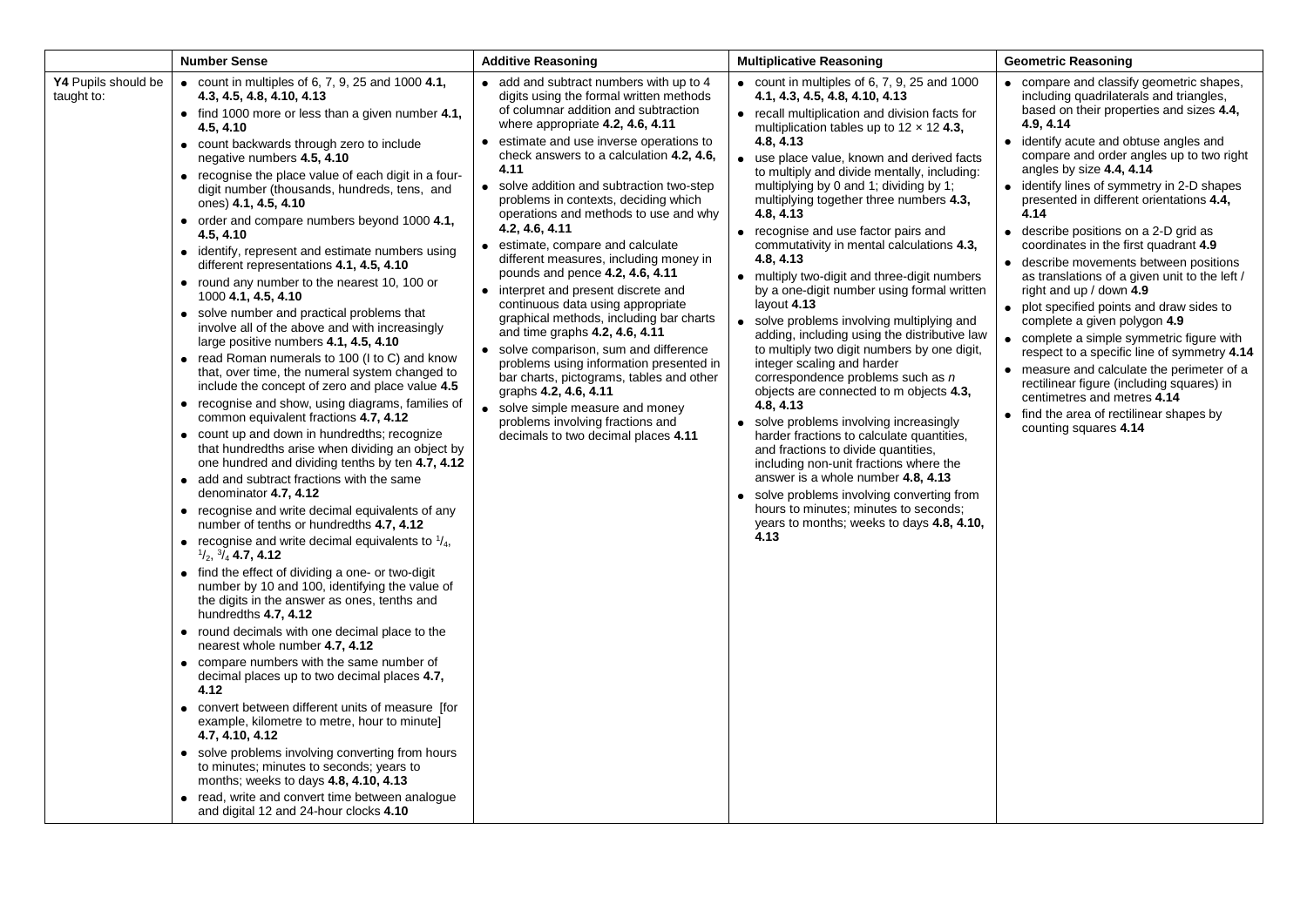|                                   | <b>Number Sense</b>                                                                                                                                                                                                                                                                                                                                                                                                                                                                                                                                                                                                                                                                                                                                                                                                                                                                                                                                                                                                                                                                                                                                                                                                                                                                                                                                                                                                                                                                                                                                                                                                                                                                                                                                                                                                                                                                                                                                                                                                                                                                                                                                                                                                                                                                                                                            | <b>Additive Reasoning</b>                                                                                                                                                                                                                                                                                                                                                                                                                                                                                                                                                                                                                                                                                                                                                                                                                                                                                                                                                                                                                                                                                                                                                                                                                                                                                                                                                                                                                                                                                                                                                                                                          | <b>Multiplicative Reasoning</b>                                                                                                                                                                                                                                                                                                                                                                                                                                                                                                                                                                                                                                                                                                                                                                                                                                                                                                                                                                                                                                                                                                                                                                                                                                                                                                                                                                                                                                                                                                                                                                                                                                                                                                                                                                                                                                                                                                                                                                                                                                                                                                                                                                                                                                                                                                                                                                                                                                  | <b>Geometric Reasoning</b>                                                                                                                                                                                                                                                                                                                                                                                                                                                                                                                                                                                                                                                                                                                                                                                                                                                                                                                                                                                                                                                                                                                                                                                                                                                                                                                                                                                                                                                                            |
|-----------------------------------|------------------------------------------------------------------------------------------------------------------------------------------------------------------------------------------------------------------------------------------------------------------------------------------------------------------------------------------------------------------------------------------------------------------------------------------------------------------------------------------------------------------------------------------------------------------------------------------------------------------------------------------------------------------------------------------------------------------------------------------------------------------------------------------------------------------------------------------------------------------------------------------------------------------------------------------------------------------------------------------------------------------------------------------------------------------------------------------------------------------------------------------------------------------------------------------------------------------------------------------------------------------------------------------------------------------------------------------------------------------------------------------------------------------------------------------------------------------------------------------------------------------------------------------------------------------------------------------------------------------------------------------------------------------------------------------------------------------------------------------------------------------------------------------------------------------------------------------------------------------------------------------------------------------------------------------------------------------------------------------------------------------------------------------------------------------------------------------------------------------------------------------------------------------------------------------------------------------------------------------------------------------------------------------------------------------------------------------------|------------------------------------------------------------------------------------------------------------------------------------------------------------------------------------------------------------------------------------------------------------------------------------------------------------------------------------------------------------------------------------------------------------------------------------------------------------------------------------------------------------------------------------------------------------------------------------------------------------------------------------------------------------------------------------------------------------------------------------------------------------------------------------------------------------------------------------------------------------------------------------------------------------------------------------------------------------------------------------------------------------------------------------------------------------------------------------------------------------------------------------------------------------------------------------------------------------------------------------------------------------------------------------------------------------------------------------------------------------------------------------------------------------------------------------------------------------------------------------------------------------------------------------------------------------------------------------------------------------------------------------|------------------------------------------------------------------------------------------------------------------------------------------------------------------------------------------------------------------------------------------------------------------------------------------------------------------------------------------------------------------------------------------------------------------------------------------------------------------------------------------------------------------------------------------------------------------------------------------------------------------------------------------------------------------------------------------------------------------------------------------------------------------------------------------------------------------------------------------------------------------------------------------------------------------------------------------------------------------------------------------------------------------------------------------------------------------------------------------------------------------------------------------------------------------------------------------------------------------------------------------------------------------------------------------------------------------------------------------------------------------------------------------------------------------------------------------------------------------------------------------------------------------------------------------------------------------------------------------------------------------------------------------------------------------------------------------------------------------------------------------------------------------------------------------------------------------------------------------------------------------------------------------------------------------------------------------------------------------------------------------------------------------------------------------------------------------------------------------------------------------------------------------------------------------------------------------------------------------------------------------------------------------------------------------------------------------------------------------------------------------------------------------------------------------------------------------------------------------|-------------------------------------------------------------------------------------------------------------------------------------------------------------------------------------------------------------------------------------------------------------------------------------------------------------------------------------------------------------------------------------------------------------------------------------------------------------------------------------------------------------------------------------------------------------------------------------------------------------------------------------------------------------------------------------------------------------------------------------------------------------------------------------------------------------------------------------------------------------------------------------------------------------------------------------------------------------------------------------------------------------------------------------------------------------------------------------------------------------------------------------------------------------------------------------------------------------------------------------------------------------------------------------------------------------------------------------------------------------------------------------------------------------------------------------------------------------------------------------------------------|
| Y5 Pupils should be<br>taught to: | • read, write, order and compare numbers to at<br>least 1 000 000 and determine the value of each<br>digit 5.1, 5.5, 5.10<br>• count forwards or backwards in steps of powers<br>of 10 for any given number up to 1 000 000 5.1,<br>5.5, 5.10<br>• interpret negative numbers in context, count<br>forwards and backwards with positive and<br>negative whole numbers including through zero<br>5.5, 5.10<br>• round any number up to 1 000 000 to the<br>nearest 10, 100, 1000, 10 000 and 100 000 5.1,<br>5.5, 5.10<br>• solve number problems and practical problems<br>that involve all of the above 5.1, 5.5, 5.10<br>• multiply and divide whole numbers and those<br>involving decimals by 10, 100 and 1000 5.1, 5.3,<br>5.5, 5.7, 5.8, 5.10, 5.12, 5.13<br>• read and write decimal numbers as fractions [for<br>example, $0.71 = \frac{71}{100}$ 5.1, 5.5, 5.7, 5.10, 5.12<br>• recognise and use thousandths and relate them<br>to tenths, hundredths and decimal equivalents<br>5.1, 5.5, 5.7, 5.10, 5.12<br>• round decimals with two decimal places to the<br>nearest whole number and to one decimal place<br>5.1, 5.5, 5.10<br>• read, write, order and compare numbers with up<br>to three decimal places 5.1, 5.5, 5.10<br>• solve problems involving number up to three<br>decimal places 5.1, 5.5, 5.6, 5.10, 5.11<br>• convert between different units of metric<br>measure (for example, kilometre and metre;<br>centimetre and metre; centimetre and millimetre;<br>gram and kilogram; litreand millilitre) 5.1, 5.5,<br>5.10, 5.12<br>• solve problems involving converting between<br>units of time 5.1, 5.5, 5.10, 5.11, 5.13<br>• read Roman numerals to 1000 (M) and<br>recognize years written in Roman numerals 5.5<br>• compare and order fractions whose<br>denominators are all multiples of the same<br>number 5.7, 5.10, 5.12<br>• recognise mixed numbers and improper<br>fractions and convert from one form to the other<br>and write mathematical statements >1 as a<br>mixed number [for example, $\frac{2}{5} + \frac{4}{5} = \frac{6}{5} = 1\frac{1}{5}$ ]<br>5.7, 5.10, 5.11, 5.12<br>• recognise the per cent symbol $(\%)$ and<br>understand that per cent relates to "number of<br>parts per hundred", and write percentages as a<br>fraction with denominator 100, and as a decimal<br>5.7, 5.12 | • solve problems involving number up<br>to three decimal places 5.1, 5.5, 5.6,<br>5.10, 5.11<br>• add and subtract whole numbers with<br>more than 4 digits, including using<br>formal written methods (columnar<br>addition and subtraction) 5.2, 5.6,<br>5.11<br>• add and subtract numbers mentally<br>with increasingly large numbers 5.2,<br>5.6, 5.11<br>• use rounding to check answers to<br>calculations and determine, in the<br>context of a problem, levels of<br>accuracy 5.2, 5.6, 5.11<br>solve addition and subtraction multi-<br>$\bullet$<br>step problems in contexts, deciding<br>which operations and methods to use<br>and why 5.2, 5.6, 5.11<br>• use all four operations to solve<br>problems involving measure [for<br>example, length, mass, volume,<br>money] using decimal notation<br>including scaling 5.2, 5.3, 5.6, 5.8,<br>5.11, 5.13<br>• solve comparison, sum and<br>difference problems using information<br>presented in a line graph 5.2, 5.6,<br>5.11<br>complete, read and interpret<br>$\bullet$<br>information in tables, including<br>timetables 5.2, 5.6, 5.11<br>• recognise mixed numbers and<br>improper fractions and convert from<br>one form to the other and write<br>mathematical statements >1 as a<br>mixed number [for example, $\frac{2}{5} + \frac{4}{5} =$<br>$\frac{6}{5}$ = 1 $\frac{1}{6}$ ] 5.7, 5.10, 5.11, 5.12<br>• add and subtract fractions with the<br>same denominator and denominators<br>that are multiples of the same<br>number 5.11<br>• measure and calculate the perimeter<br>of composite rectilinear shapes in<br>centimeters and metres 5.6, 5.14 | • use all four operations to solve problems<br>involving measure [for example, length, mass,<br>volume, money] using decimal notation<br>including scaling 5.2, 5.3, 5.6, 5.8, 5.11, 5.13<br>identify multiples and factors, including finding<br>all factor pairs of a number, and common<br>factors of two numbers 5.3, 5.8, 5.13<br>• multiply numbers up to 4 digits by a one- or two-<br>digit number using a formal written method<br>including long multiplication for two-digit<br>numbers 5.3, 5.8, 5.13<br>• multiply and divide numbers mentally drawing<br>upon known facts 5.3, 5.8, 5.13<br>divide numbers up to 4 digits by a one-digit<br>number using the formal written method of short<br>division and interpret remainders appropriately<br>for the context 5.3, 5.8, 5.13<br>• multiply and divide whole numbers and those<br>involving decimals by 10, 100 and 1000 5.1,<br>5.3, 5.5, 5.7, 5.8, 5.10, 5.12, 5.13<br>• recognise and use square numbers and cube<br>numbers, and the notation for squared $(2)$ and<br>cubed $(^{3})$ 5.8, 5.13<br>• solve problems involving multiplication and<br>division including using their knowledge of<br>factors and multiples, squares and cubes 5.3,<br>5.8, 5.13<br>solve problems involving addition, subtraction,<br>multiplication and division and a combination of<br>these, including understanding the meaning of<br>the equals sign 5.3, 5.8, 5.13<br>• know and use the vocabulary of prime numbers,<br>prime factors and composite (non-prime)<br>numbers 5.8, 5.13<br>• establish whether a number up to 100 is prime<br>and recall prime numbers up to 19 5.8, 5.13<br>• solve problems involving multiplication and<br>division, including scaling by simple fractions<br>and problems involving simple rates 5.8, 5.13<br>• solve problems which require knowing<br>percentage and decimal equivalents of $\frac{1}{2}$ , $\frac{1}{4}$ ,<br>$\frac{1}{5}$ , $\frac{2}{5}$ , $\frac{4}{5}$ and those with a denominator of a<br>multiple of 10 or 25 5.8, 5.13<br>identify, name and write equivalent fractions of<br>$\bullet$<br>a given fraction, represented visually including<br>tenths and hundredths 5.7, 5.13<br>multiply proper fractions and mixed numbers by<br>whole numbers, supported by materials and<br>diagrams 5.13<br>understand and use approximate equivalences<br>between metric units and common imperial<br>units such as inches, pounds and pints 5.13 | • identify 3-D shapes, including cubes<br>and other cuboids, from 2-D<br>representations 5.4, 5.9<br>• know angles are measured in<br>degrees: estimate and compare acute,<br>obtuse and reflex angles 5.4, 5.9<br>• draw given angles, and measure them<br>in degrees (°) 5.4, 5.9<br>$\bullet$ identify:<br>• angles at a point and one whole<br>turn (total 360°) 5.4, 5.9<br>• angles at a point on a straight line<br>and $\frac{1}{2}$ a turn (total 180°) 5.4, 5.9<br>$\bullet$ other multiples of 90 $\degree$ 5.4, 5.9<br>• use the properties of rectangles to<br>deduce related facts and find missing<br>lengths and angles 5.4, 5.9, 5.14<br>· distinguish between regular and<br>irregular polygons based on reasoning<br>about equal sides and angles 5.4, 5.9,<br>5.14<br>• identify, describe and represent the<br>position of a shape following a<br>reflection or translation, using the<br>appropriate language, and know that<br>the shape has not changed 5.9, 5.14<br>• measure and calculate the perimeter<br>of composite rectilinear shapes in<br>centimeters and metres 5.6, 5.14<br>• calculate and compare the area of<br>rectangles (including squares), and<br>including using standard units, square<br>centimetres $(cm2)$ and square metres<br>$(m2)$ and estimate the area of irregular<br>shapes 5.14<br>• estimate volume [for example, using<br>1 cm <sup>3</sup> blocks to build cuboids<br>(including cubes)] and capacity [for<br>example, using water] 5.14 |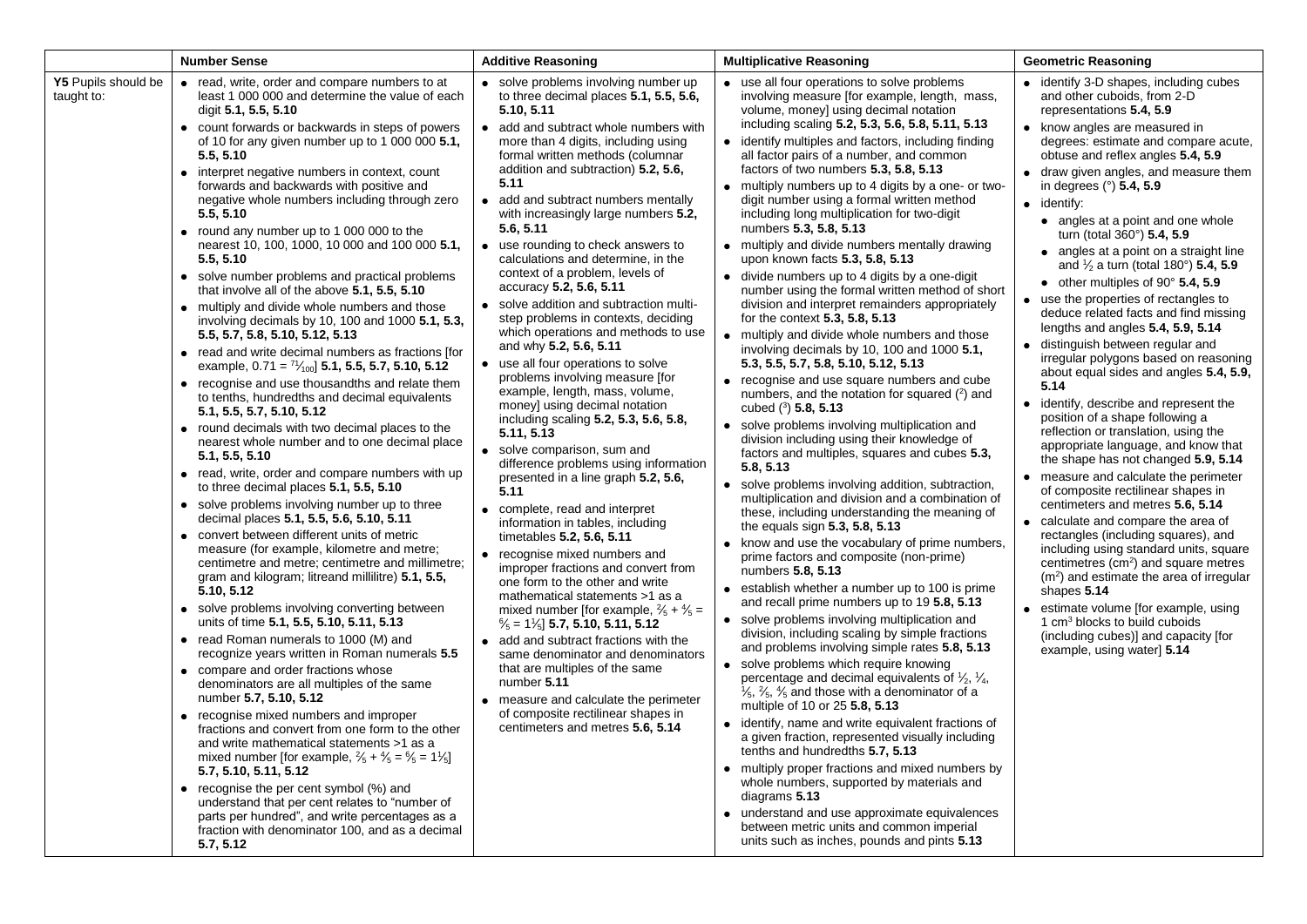|                                   | <b>Number Sense</b>                                                                                                                                                                                                                                                                                                                                                                                                                                                                                                                                                                                                                                                                                                                                                                                                                                                                                                                                                                                                                                                                                                                                                                                                                                                                                                                                                                                                                                                                                                                                                                                                                                                                                                                                                                                                                                                                                                                                                                                                                                                                                                           | <b>Additive Reasoning</b>                                                                                                                                                                                                                                                                                                                                                                                                                                                                                                                                                                                                                                                                                                                                                                                                                                                                                                                                                                                                                                                                                                                                                                                                                                                                                                                                                                                                                                                                                                                                                                                                                                                                                                                                                                                                                                                                                                                                                                                                                                                                                                                           | <b>Multiplicative Reasoning</b>                                                                                                                                                                                                                                                                                                                                                                                                                                                                                                                                                                                                                                                                                                                                                                                                                                                                                                                                                                                                                                                                                                                                                                                                                                                                                                                                                                                                                                                                                                                                                                                                                                                                                                                                                                                                                                                                                                                                                                                                                                                                                                                                                                       | <b>Geometric Reasoning</b>                                                                                                                                                                                                                                                                                                                                                                                                                                                                                                                                                                                                                                                                                                                                                                                                                                                                                                                                                                                                                                                                                                                                                                                                                                                                                                                                                                                                                                                                                                                                                                                                                                                                                                                                                                                                                                                                                                                                                                                         |
|-----------------------------------|-------------------------------------------------------------------------------------------------------------------------------------------------------------------------------------------------------------------------------------------------------------------------------------------------------------------------------------------------------------------------------------------------------------------------------------------------------------------------------------------------------------------------------------------------------------------------------------------------------------------------------------------------------------------------------------------------------------------------------------------------------------------------------------------------------------------------------------------------------------------------------------------------------------------------------------------------------------------------------------------------------------------------------------------------------------------------------------------------------------------------------------------------------------------------------------------------------------------------------------------------------------------------------------------------------------------------------------------------------------------------------------------------------------------------------------------------------------------------------------------------------------------------------------------------------------------------------------------------------------------------------------------------------------------------------------------------------------------------------------------------------------------------------------------------------------------------------------------------------------------------------------------------------------------------------------------------------------------------------------------------------------------------------------------------------------------------------------------------------------------------------|-----------------------------------------------------------------------------------------------------------------------------------------------------------------------------------------------------------------------------------------------------------------------------------------------------------------------------------------------------------------------------------------------------------------------------------------------------------------------------------------------------------------------------------------------------------------------------------------------------------------------------------------------------------------------------------------------------------------------------------------------------------------------------------------------------------------------------------------------------------------------------------------------------------------------------------------------------------------------------------------------------------------------------------------------------------------------------------------------------------------------------------------------------------------------------------------------------------------------------------------------------------------------------------------------------------------------------------------------------------------------------------------------------------------------------------------------------------------------------------------------------------------------------------------------------------------------------------------------------------------------------------------------------------------------------------------------------------------------------------------------------------------------------------------------------------------------------------------------------------------------------------------------------------------------------------------------------------------------------------------------------------------------------------------------------------------------------------------------------------------------------------------------------|-------------------------------------------------------------------------------------------------------------------------------------------------------------------------------------------------------------------------------------------------------------------------------------------------------------------------------------------------------------------------------------------------------------------------------------------------------------------------------------------------------------------------------------------------------------------------------------------------------------------------------------------------------------------------------------------------------------------------------------------------------------------------------------------------------------------------------------------------------------------------------------------------------------------------------------------------------------------------------------------------------------------------------------------------------------------------------------------------------------------------------------------------------------------------------------------------------------------------------------------------------------------------------------------------------------------------------------------------------------------------------------------------------------------------------------------------------------------------------------------------------------------------------------------------------------------------------------------------------------------------------------------------------------------------------------------------------------------------------------------------------------------------------------------------------------------------------------------------------------------------------------------------------------------------------------------------------------------------------------------------------------------------------------------------------------------------------------------------------------------------------------------------------------------------------------------------------|--------------------------------------------------------------------------------------------------------------------------------------------------------------------------------------------------------------------------------------------------------------------------------------------------------------------------------------------------------------------------------------------------------------------------------------------------------------------------------------------------------------------------------------------------------------------------------------------------------------------------------------------------------------------------------------------------------------------------------------------------------------------------------------------------------------------------------------------------------------------------------------------------------------------------------------------------------------------------------------------------------------------------------------------------------------------------------------------------------------------------------------------------------------------------------------------------------------------------------------------------------------------------------------------------------------------------------------------------------------------------------------------------------------------------------------------------------------------------------------------------------------------------------------------------------------------------------------------------------------------------------------------------------------------------------------------------------------------------------------------------------------------------------------------------------------------------------------------------------------------------------------------------------------------------------------------------------------------------------------------------------------------|
| Y6 Pupils should be<br>taught to: | • read, write, order and compare numbers<br>up to 10 000 000 and determine the value<br>of each digit 6.1, 6.5, 6.10<br>• round any whole number to a required<br>degree of accuracy $6.1, 6.5, 6.10$<br>• use negative numbers in context, and<br>calculate intervals across zero 6.5, 6.6,<br>6.10<br>• solve number and practical problems that<br>involve all of the above 6.1, 6.5, 6.10<br>• identify the value of each digit in numbers<br>given to three decimal places and multiply<br>and divide numbers by 10, 100 and 1000<br>giving answers up to three decimal places<br>6.1, 6.5, 6.7, 6.10, 6.12<br>• use, read, write and convert between<br>standard units, converting measurements<br>of length, mass and time from a smaller<br>unit of measure to a larger unit, and vice<br>versa, using decimal notation to up to three<br>decimal places 6.1, 6.2, 6.3, 6.5, 6.6, 6.7,<br>6.8, 6.10, 6.11, 6.12, 6.13<br>• convert between miles and kilometers 6.1,<br>6.8, 6.10<br>• express missing number problems<br>algebraically 6.2, 6.3, 6.4, 6.6, 6.7, 6.8,<br>6.9, 6.11, 6.12, 6.13, 6.14<br>• use simple formulae 6.2, 6.3, 6.4, 6.6, 6.7,<br>6.8, 6.9, 6.11, 6.12, 6.13, 6.14<br>• generate and describe linear number<br>sequences 6.2, 6.3, 6.6, 6.7, 6.8, 6.11,<br>6.12, 6.13<br>• find pairs of numbers that satisfy an<br>equation with two unknowns 6.2, 6.3, 6.4,<br>6.6, 6.7, 6.8, 6.9, 6.11, 6.12, 6.13, 6.14<br>• interpret and construct pie charts and line<br>graphs and use these to solve problems<br>6.2, 6.3, 6.6, 6.7, 6.8, 6.11, 6.12, 6.13<br>• use common factors to simplify fractions;<br>use common multiples to express fractions<br>in the same denomination $6.7, 6.10, 6.12$<br>• compare and order fractions, including<br>fractions >1 6.7, 6.10, 6.12<br>• associate a fraction with division and<br>calculate decimal fraction equivalents [for<br>example, 0.375] for a simple fraction [for<br>example, $\frac{3}{8}$ 6.7, 6.12<br>• recall and use equivalences between<br>simple fractions, decimals and<br>percentages, including in different context<br>6.7, 6.12 | • use, read, write and convert between<br>standard units, converting measurements<br>of length, mass and time from a smaller<br>unit of measure to a larger unit, and vice<br>versa, using decimal notation to up to three<br>decimal places 6.1, 6.2, 6.3, 6.5, 6.6, 6.7,<br>6.8, 6.10, 6.11, 6.12, 6.13<br>perform mental calculations, including with<br>mixed operations and large numbers 6.2,<br>6.3, 6.6, 6.8, 6.11, 6.13<br>• use their knowledge of the order of<br>operations to carry out calculations<br>involving the four operations 6.2, 6.3, 6.6,<br>6.8, 6.11, 6.13<br>• solve addition and subtraction multi-step<br>problems in contexts, deciding which<br>operations and methods to use and why<br>6.2, 6.6, 6.11<br>• solve problems involving addition,<br>subtraction, multiplication and division 6.2,<br>6.3, 6.6, 6.8, 6.11, 6.13<br>• use estimation to check answers to<br>calculations and determine, in the context<br>of a problem, an appropriate degree of<br>accuracy 6.2, 6.3, 6.6, 6.8, 6.11, 6.13<br>• solve problems which require answers to<br>be rounded to specified degrees of<br>accuracy 6.2, 6.6, 6.11<br>• express missing number problems<br>algebraically 6.2, 6.3, 6.4, 6.6, 6.7, 6.8, 6.9,<br>6.11, 6.12, 6.13, 6.14<br>use simple formulae 6.2, 6.3, 6.4, 6.6, 6.7,<br>6.8, 6.9, 6.11, 6.12, 6.13, 6.14<br>generate and describe linear number<br>sequences 6.2, 6.3, 6.6, 6.7, 6.8, 6.11,<br>6.12, 6.13<br>• find pairs of numbers that satisfy an<br>equation with two unknowns 6.2, 6.3, 6.4,<br>6.6, 6.7, 6.8, 6.9, 6.11, 6.12, 6.13, 6.14<br>• enumerate possibilities of combinations of<br>two variables 6.2, 6.3, 6.4, 6.6, 6.8, 6.9,<br>6.11, 6.13, 6.14<br>• solve problems involving the calculation<br>and conversion of units of measure, using<br>decimal notation to three decimal places<br>where appropriate 6.2, 6.3, 6.6, 6.7, 6.8,<br>6.11, 6.12, 6.13<br>• interpret and construct pie charts and line<br>graphs and use these to solve problems<br>6.2, 6.3, 6.6, 6.7, 6.8, 6.11, 6.12, 6.13<br>• calculate and interpret the mean as an<br>average 6.3, 6.8, 6.11, 6.13 | • use, read, write and convert between<br>standard units, converting measurements<br>of length, mass and time from a smaller<br>unit of measure to a larger unit, and vice<br>versa, using decimal notation to up to three<br>decimal places 6.1, 6.2, 6.3, 6.5, 6.6, 6.7,<br>6.8, 6.10, 6.11, 6.12, 6.13<br>• solve problems involving addition,<br>subtraction, multiplication and division 6.2,<br>6.3, 6.6, 6.8, 6.11, 6.13<br>• express missing number problems<br>algebraically 6.2, 6.3, 6.4, 6.6, 6.7, 6.8, 6.9,<br>6.11, 6.12, 6.13, 6.14<br>• use simple formulae 6.2, 6.3, 6.4, 6.6, 6.7,<br>6.8, 6.9, 6.11, 6.12, 6.13, 6.14<br>• generate and describe linear number<br>sequences 6.2, 6.3, 6.6, 6.7, 6.8, 6.11,<br>6.12, 6.13<br>• find pairs of numbers that satisfy an<br>equation with two unknowns 6.2, 6.3, 6.4,<br>6.6, 6.7, 6.8, 6.9, 6.11, 6.12, 6.13, 6.14<br>• enumerate possibilities of combinations of<br>two variables 6.2, 6.3, 6.4, 6.6, 6.8, 6.9,<br>6.11, 6.13, 6.14<br>• solve problems involving the calculation<br>and conversion of units of measure, using<br>decimal notation to three decimal places<br>where appropriate 6.2, 6.3, 6.6, 6.7, 6.8,<br>6.11, 6.12, 6.13<br>• interpret and construct pie charts and line<br>graphs and use these to solve problems<br>6.2, 6.3, 6.6, 6.7, 6.8, 6.11, 6.12, 6.13<br>• multiply multi-digit numbers up to 4 digits<br>by a two-digit whole number using the<br>formal written method of long multiplication<br>6.3, 6.8, 6.13<br>• divide numbers up to 4 digits by a two-digit<br>whole number using the formal written<br>method of long division, and interpret<br>remainders as whole number remainders,<br>fractions, or by rounding, as appropriate for<br>the context 6.3, 6.8, 6.13<br>• divide numbers up to 4 digits by a two-digit<br>number using the formal written method of<br>short division where appropriate,<br>interpreting remainders according to the<br>context 6.3, 6.8, 6.13<br>• perform mental calculations, including with<br>mixed operations and large numbers 6.2,<br>6.3, 6.6, 6.8, 6.11, 6.13<br>• identify common factors, common multiples<br>and prime numbers 6.3, 6.8, 6.13 | • express missing number problems<br>algebraically 6.2, 6.3, 6.4, 6.6, 6.7, 6.8, 6.9,<br>6.11, 6.12, 6.13, 6.14<br>• use simple formulae 6.2, 6.3, 6.4, 6.6, 6.7,<br>6.8, 6.9, 6.11, 6.12, 6.13, 6.14<br>• find pairs of numbers that satisfy an<br>equation with two unknowns 6.2, 6.3, 6.4,<br>6.6, 6.7, 6.8, 6.9, 6.11, 6.12, 6.13, 6.14<br>• enumerate possibilities of combinations of<br>two variables 6.2, 6.3, 6.4, 6.6, 6.8, 6.9,<br>6.11, 6.13, 6.14<br>• draw 2-D shapes using given dimensions<br>and angles 6.4, 6.9, 6.14<br>• recognise, describe and build simple 3-D<br>shapes, including making nets 6.4, 6.9,<br>6.14<br>• compare and classify geometric shapes<br>based on their properties and sizes and<br>find unknown angles in any triangles,<br>quadrilaterals, and regular polygons 6.4,<br>6.9, 6.14<br>• illustrate and name parts of circles,<br>including radius, diameter and<br>circumference and know that the diameter<br>is twice the radius $6.4, 6.9, 6.14$<br>• recognise angles where they meet at a<br>point, are on a straight line, or are vertically<br>opposite, and find missing angles 6.4, 6.14<br>• recognise that shapes with the same areas<br>can have different perimeters and vice<br>versa 6.4, 6.14<br>• calculate the area of parallelograms and<br>triangles 6.4, 6.9, 6.14<br>• recognise when it is possible to use the<br>formulae for area and volume of shapes<br>6.4, 6.9, 6.14<br>• describe positions on the full coordinate<br>grid (all four quadrants) 6.9, 6.14<br>• draw and translate simple shapes on the<br>coordinate plane, and reflect them in the<br>axes 6.9, 6.14<br>• calculate, estimate and compare volume of<br>cubes and cuboids using standard units,<br>including cubic centimetres (cm <sup>3</sup> ) and<br>cubic metres $(m^3)$ and extending to other<br>units, [for example, $mm3$ and $km3$ ] 6.9, 6.14<br>• solve problems involving similar shapes<br>where the scale factor is known or can be<br>found 6.9, 6.14 |